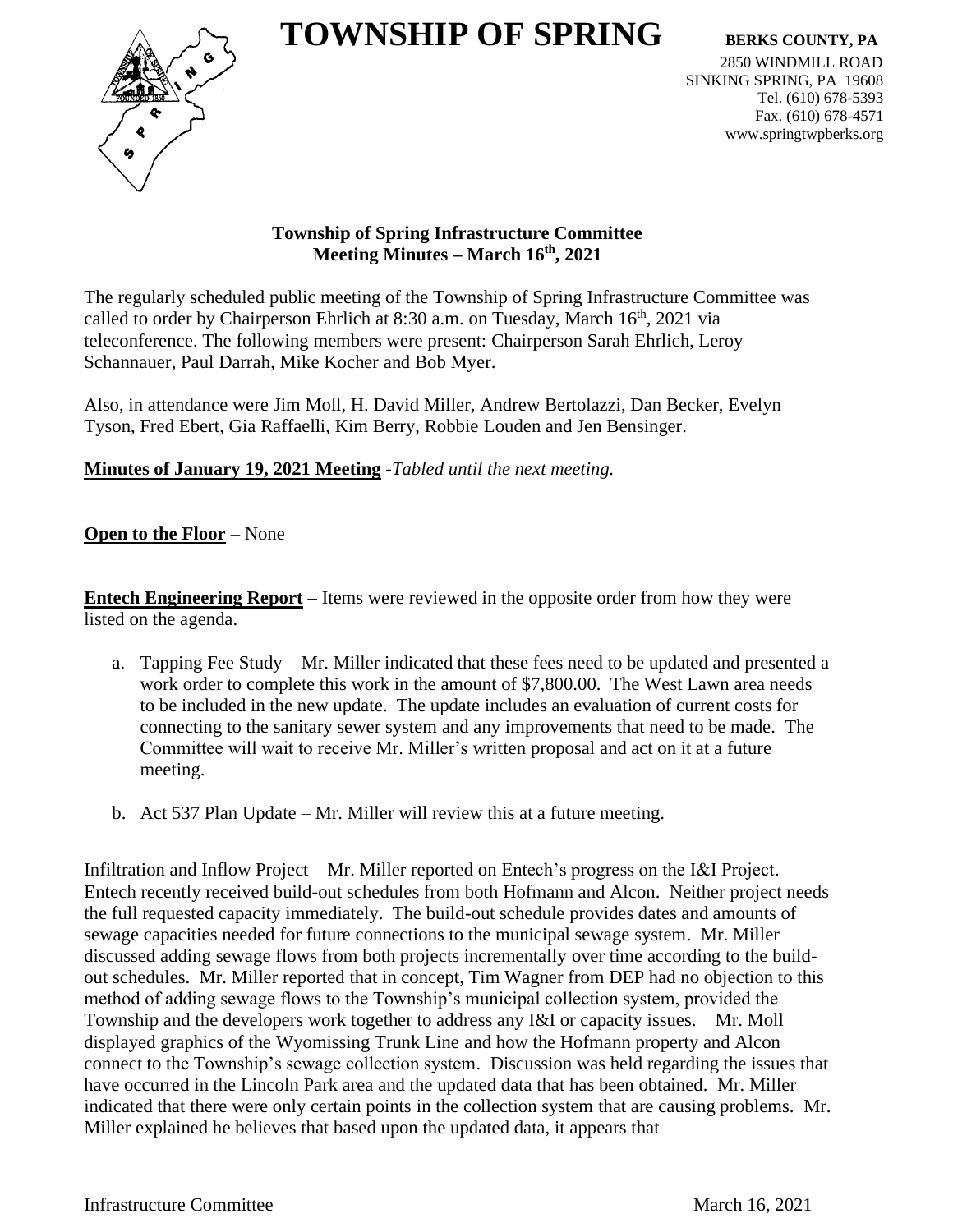#### **Entech Engineering Report (Continued)**

c. the Township may have the capacity necessary to permit these 2 properties to connect to the municipal sewage system if connections are made according to the build-out schedules.

Mr. Becker asked if the I&I work is completed in accordance with the build-out schedules, will a future large storm water events create the same issues that the Township experienced in the past in Lincoln Park. Mr. Miller advised that Entech Engineering is still analyzing the data to confirm if the additional flows from Hofmann and Alcon can be accommodated based upon the build-out schedules. Mr. Miller indicated that the inflow received during storms is the major cause of the issues in the Lincoln Park area. Mr. Moll raised a concern that the Lincoln Park stormwater issues have not been fully analyzed because Entech has just recently received the project build-out schedule from the developers and Entech is still confirming the final numbers.

#### *Motion to recess the meeting until 9:15 a.m. due to technical difficulties with the Township's computer server was made by Mr. Kocher, seconded by Mr. Myer. MOTION CARRIED.*

c. Infiltration and Inflow Project (Continued)-

Mr. Becker indicated that assuming adequate transmission capacity if available, capacity agreements between the Township, the City of Reading, Hofmann and Alcon will need to be completed prior to the start of any work. Project build-out schedules and all the details need to be included in the agreements. Mr. Ebert requested that the Infrastructure Committee recommend approval of a capacity certification totally contingent upon all of the consultants' reviews and approvals. Mr. Becker indicated that because Entech just received the build-out schedules, he suggested that Mr. Miller review the new information prior to the IC Committee making a recommendation. He stated that he anticipated that the Committee may be prepared to make a recommendation at the next meeting. Mr. Becker reminded everyone that the Infrastructure Committee is an advisory Committee and simply makes recommendations to the Board of Supervisors for their consideration.

Mr. Moll advised that the Township has not yet received the planning modules for Alcon. Discussion was held regarding whether or not Alcon needed to go through the complete planning process. Mr. Moll indicated that the City of Reading required a planning module for an increase of 1 EDU or more. Alcon representative stated that they have only had preliminary permit update conversations with the City.

Mr. Moll stated that the Committee is not prepared to make any recommendation today but might be in a position to make that recommendation at the April 6<sup>th</sup> meeting. Mr. Becker indicated that we need to understand how the Township's improvements and the applicants' build-out schedules are going to coordinate.

Mr. Ebert asked if there was anything Hofmann needed to supply so that the recommendation could be made on April 6<sup>th</sup>. Mr. Moll reminded Mr. Ebert that the Ossington Avenue sewer issues must be addressed. Alcon's representatives asked the same question and Mr. Moll suggested that they talk to the City of Reading prior to that meeting. Mr. Moll will wait to hear back from them before he proceeds with any additional work on this project.